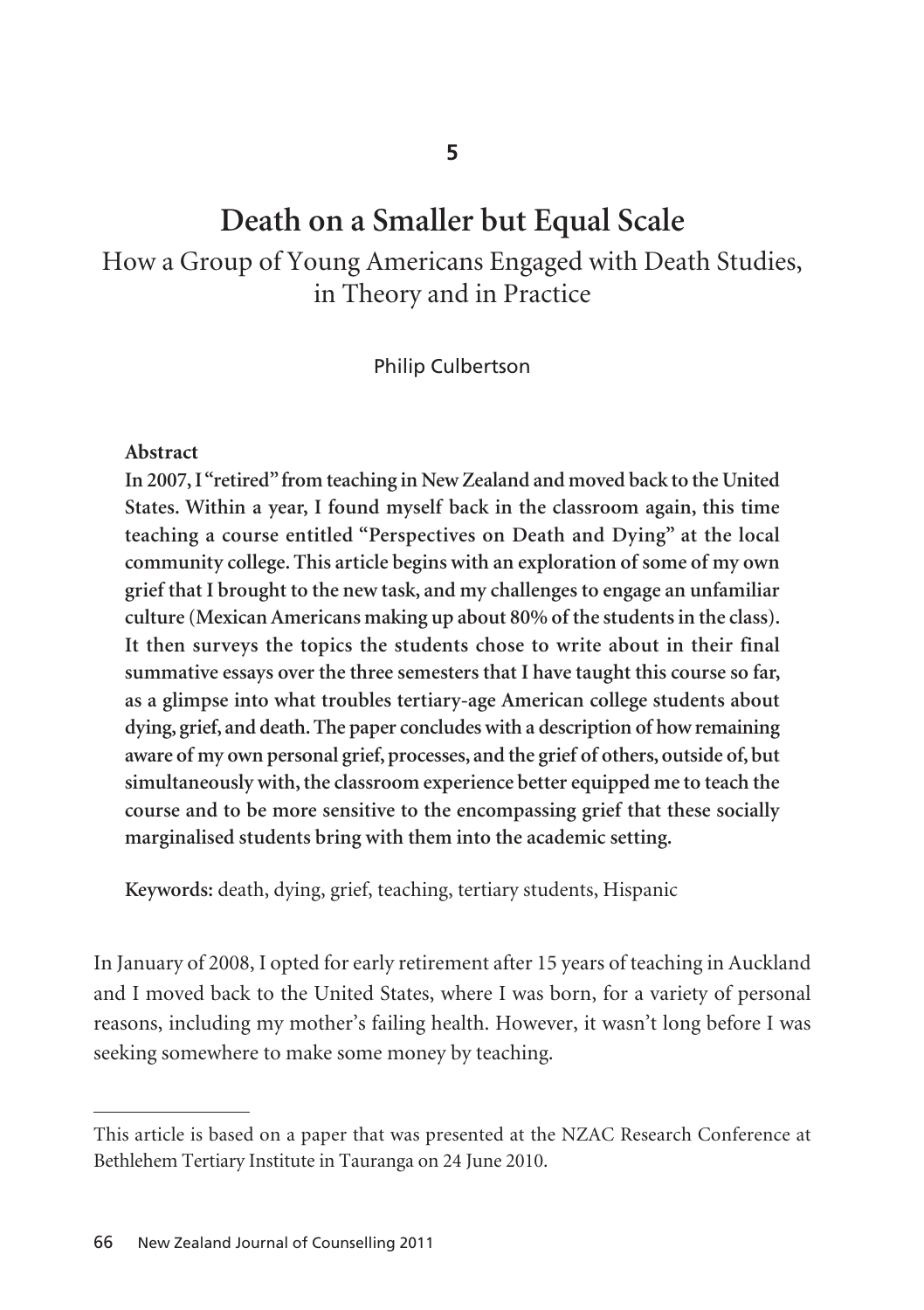The Coachella Valley, where I presently live, a two-hour drive east of Los Angeles, is unlike any environment I'd experienced before. It is as beautiful as Auckland, though in an opposite way, in that it is a desert. Our average annual rainfall is 3 inches, or 7.6 centimetres, about as long as my index finger. In winter temperatures bottom out at about 35 Fahrenheit ( $2^{\circ}$ C), and in summer they reach 120 Fahrenheit ( $49^{\circ}$ C).

The valley is only a three-hour drive from Mexico, and we therefore have a large Hispanic immigrant population. The two primary sources of income in the valley are tourism and retirees, both of which depend on the cheap labour of immigrants for services. In some parts of the valley, one hears more Spanish spoken than English, and the majority of Mexican migrants have no family history of education beyond high school.

Late in 2008, I was hired as an adjunct in the Philosophy Department of the College of the Desert (CoD), and was assigned to teach a one-semester course entitled "Perspectives on Death and Dying." The College of the Desert is what in America is called a "public community college," that is, it offers only two-year associate degrees, designed to equip students to go on to complete their four-year degree at one of the several California universities that have branch campuses in the valley. The present enrolment at the college is about 13,000 students. Eighty-five percent of the students are from the first generation ever in their families to seek tertiary education; 70% are employed 20 to 30 hours per week in order to pay their own way through school; and the majority of the students come from a Hispanic background, many of them the firstborn generation in the US.

From mid-January to mid-May 2009, I taught "Perspectives on Death and Dying" within the Philosophy Department. There are several sections of the course, each taught by a different faculty member, yet with identical learning goals and assessment expectations. The dean of Social Sciences chose the textbook—*The Last Dance: Encountering Death and Dying*, by deSpelder and Strickland (2009). As I write, I have now completed four semesters of teaching the same 14-week course, three hours per week, and am under contract to continue to teach it for an indefinite period.

# **The paucity of supporting literature**

Students at College of the Desert come largely from homes where no one prior to them has had a tertiary education, or where English is rarely spoken, thereby leaving them at a distinct disadvantage as they compete for limited resources to prove their merit. There are no university-level libraries in the valley, and students at CoD are generally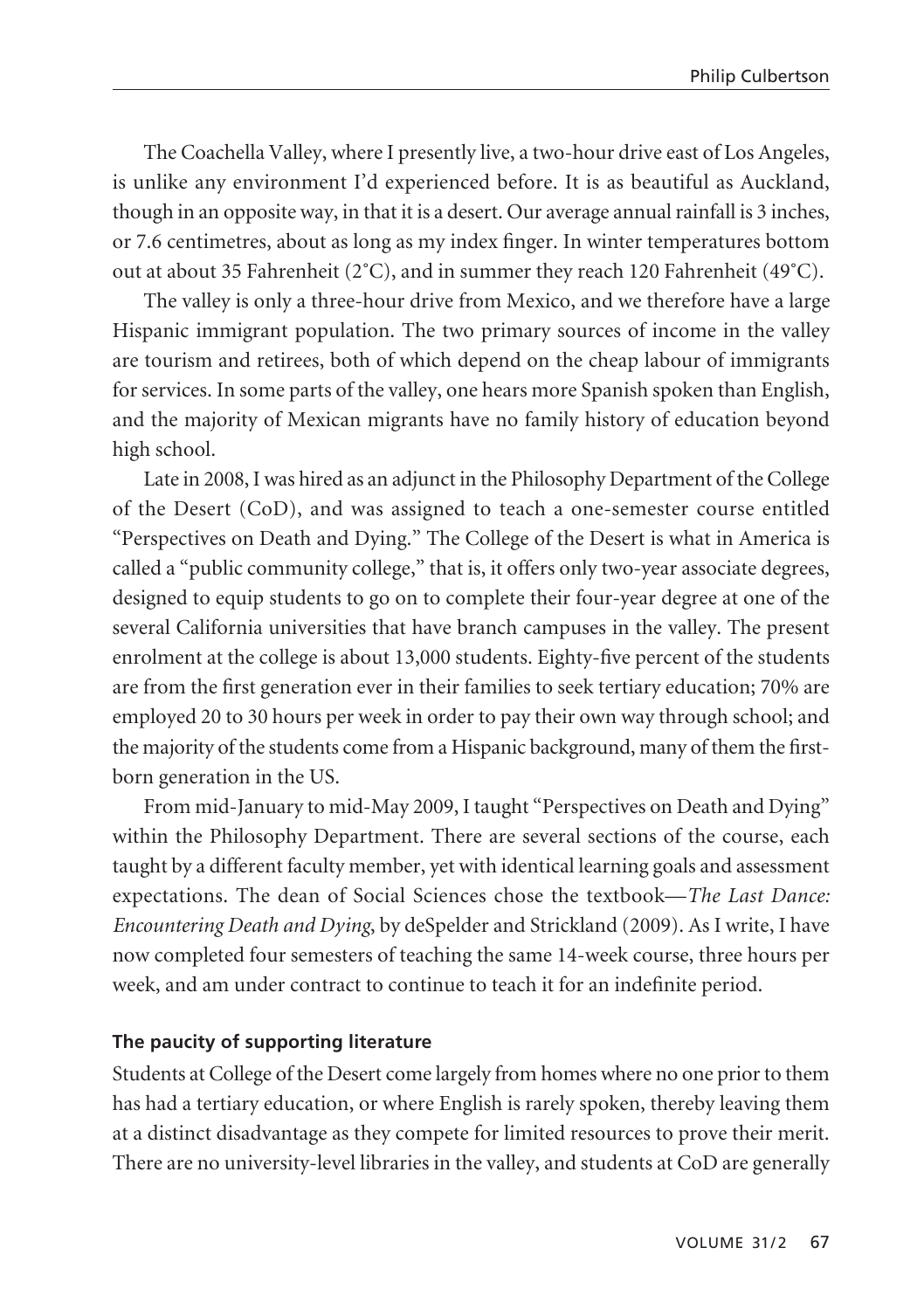accustomed to doing research via the Internet, with a heavy reliance on non-academic resources such as Wikipedia, but without easy access to the more rigorous academiclevel databases. This also made it difficult for me to locate resources that would "teach me to teach" a field slightly off-centre from my primary training in theology and psychology.

Death education as a field is relatively young: the first formal course in death education at an American university was offered in 1963, and the first qualitative studies of the process of dying among patients, hospital staff, and family members were published in 1965 as *Awareness of Dying*, by Glaser and Strauss, calling for more death education for nurses (deSpelder & Strickland, 2009, pp. 27–28). In 1969, Elizabeth Kübler-Ross published *On Death and Dying*, and the influence of her theories is still felt widely in the field. From the 1970s onward, a series of academic journals in Death Studies began regular publication, including *Death Studies; Omega: The Journal of Death and Dying; Loss, Grief, & Care; Issues in the Study of Aging, Dying, and Death; Mortality*, and *The Journal of Palliative Care*.

The teaching of Death Studies thus began with medical and nursing school courses in the 1970s. The literature of the time was oriented toward teaching those who aspired to a career in medicine and medical services, rather than informing an undergraduate course in liberal arts (see, for example, Mount, Jones, and Patterson, 1974). As Kübler-Ross's work became better known in the 1980s, and as liberal arts in America began to expand its offerings to attract a broader range of students, courses addressing various aspects of Death Studies and aimed at a general undergraduate population became more frequent, and can now be found within the Arts curriculum at many universities and colleges internationally.

Surprisingly little academic research has addressed the thorny issues of teaching Death Studies outside of medical schools and counsellor education programmes. In a dedicated search, I was able to locate fewer than 30 such articles that would assist me in designing a curriculum that would meet the needs of community college students without strong backgrounds in academia. The sparse literature still proved helpful. Hull (1991) reminded me that my classroom would include many students with little experience of death and dying, yet some others who carried a traumatic experience. Indeed, in each of the past three semesters, I have had at least two young students per class who had been the first to discover the body of a father or uncle who had suicided. As well, I was cautioned to anticipate unexpected emotions in the class, underlining the importance of building a climate of trust and safety (Lillyman, Gutteridge, &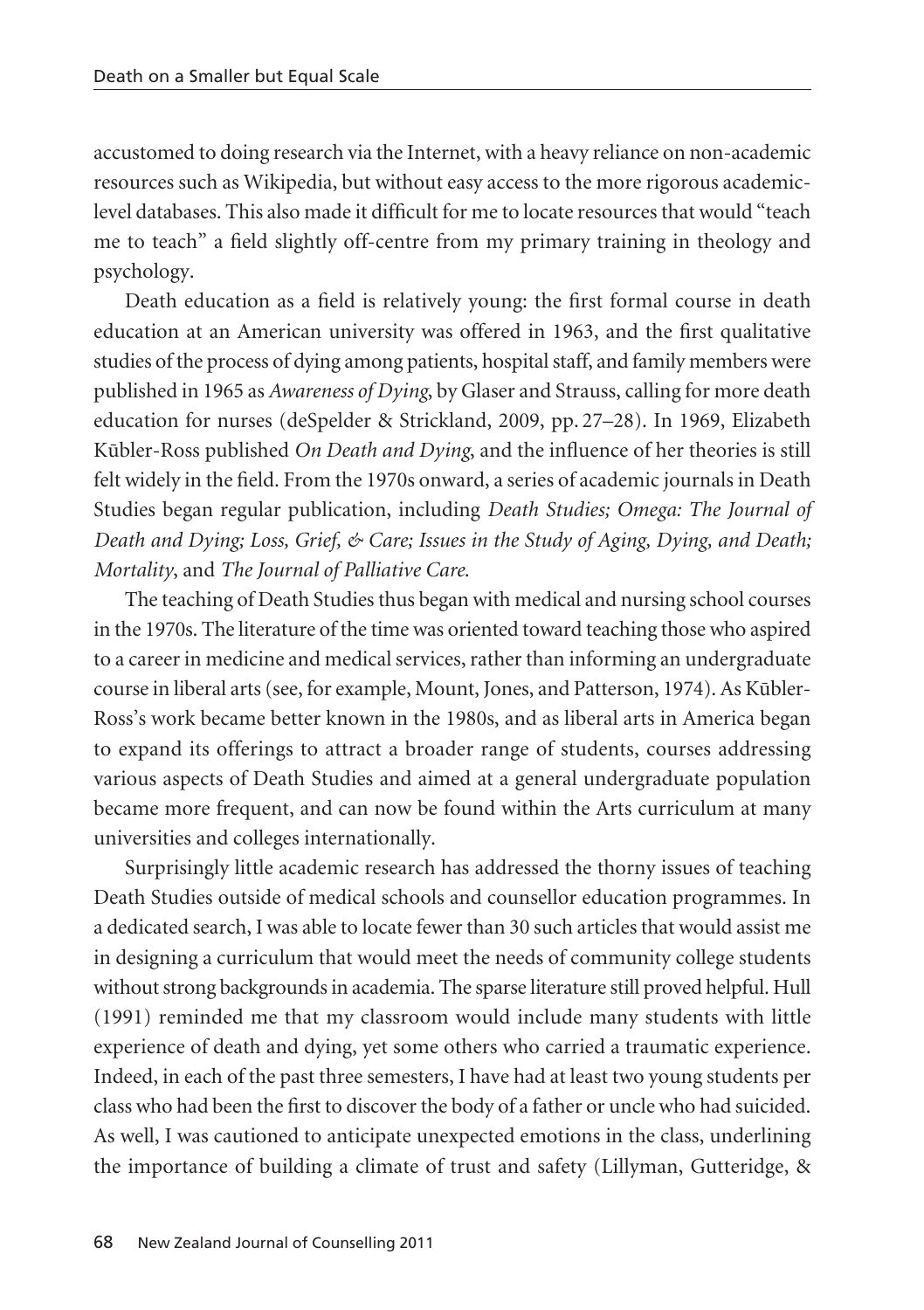Berridge, 2010), in order to help the students to feel supported as they explored their own thoughts about human existence and faced their own finitude, and the finitude of those they loved (Pinho & Barbosa, 2010).

Students took the course for professional (pre-nursing), individual (curiosity and personal development), and academic (general credits in Arts) reasons; it thus appealed to the same student populations noted by Wass in 2004 and Watts in 2007. Some students needed to begin thinking about death and dying by exploring the "small deaths" in their lives, such as lost pets, disappointments, broken relationships, parental divorce, disappointing grades, failure of career aspirations, or financial difficulties (cf. Carson, 1984; Viorst, 1986). Indeed, at times I underestimated the amount of loss and disappointment students carried with them, forgetting that even though the vast majority were 18 to 24 years old, most worked 20 to 30 hours per week, carried as heavy an academic load as they could manage, and had ongoing family responsibilities, including those young students who already had more than one child. Some were also struggling culturally. For example, a young woman in the third semester wrote a moving essay on how difficult it was to teach her husband and children the importance of celebrating El Dia de los Muertos ("The Day of the Dead") when her husband was white and her children were out of touch with their maternal Mexican heritage (see, for example, Younoszai, 1993).

To temper the potential "dryness" of a college-based lecture, I usually began the class by reading a particularly interesting obituary from the local newspaper, reciting some poem about death (see, for example, Johnston, 2008), or reading a chapter from Eagleman's (2009) engaging *Sum: Forty Tales from the Afterlives*. Each class ended with my playing a musical track—usually something from pop music (students often sang along with Eric Clapton's "Tears in Heaven"), though I also used the Jewish *Kol Nidre* and the Christian *Requiem Aeternam* or *Dies Irae*. Once I even tried to teach students to perform the Mäori haka.

I too had to learn new ways to teach. As Watts (2007) points out, synthesising theory, the practical, and the personal with academic assessment is somewhat of a dilemma, especially in relationship to sensitive subject matter. A number of the resources consulted mentioned the importance of the lecturer's personal openness, or what Watts (2007) calls "Locating the 'I'" within lectures, to give the students a place to connect with the lecturer's own continuously developing thoughts and vulnerabilities around issues of mortality and the end of life. It turned out to be ironically propitious that my own mother was in the final stages of her life over those three semesters, and I chose to share my story of her journey with them.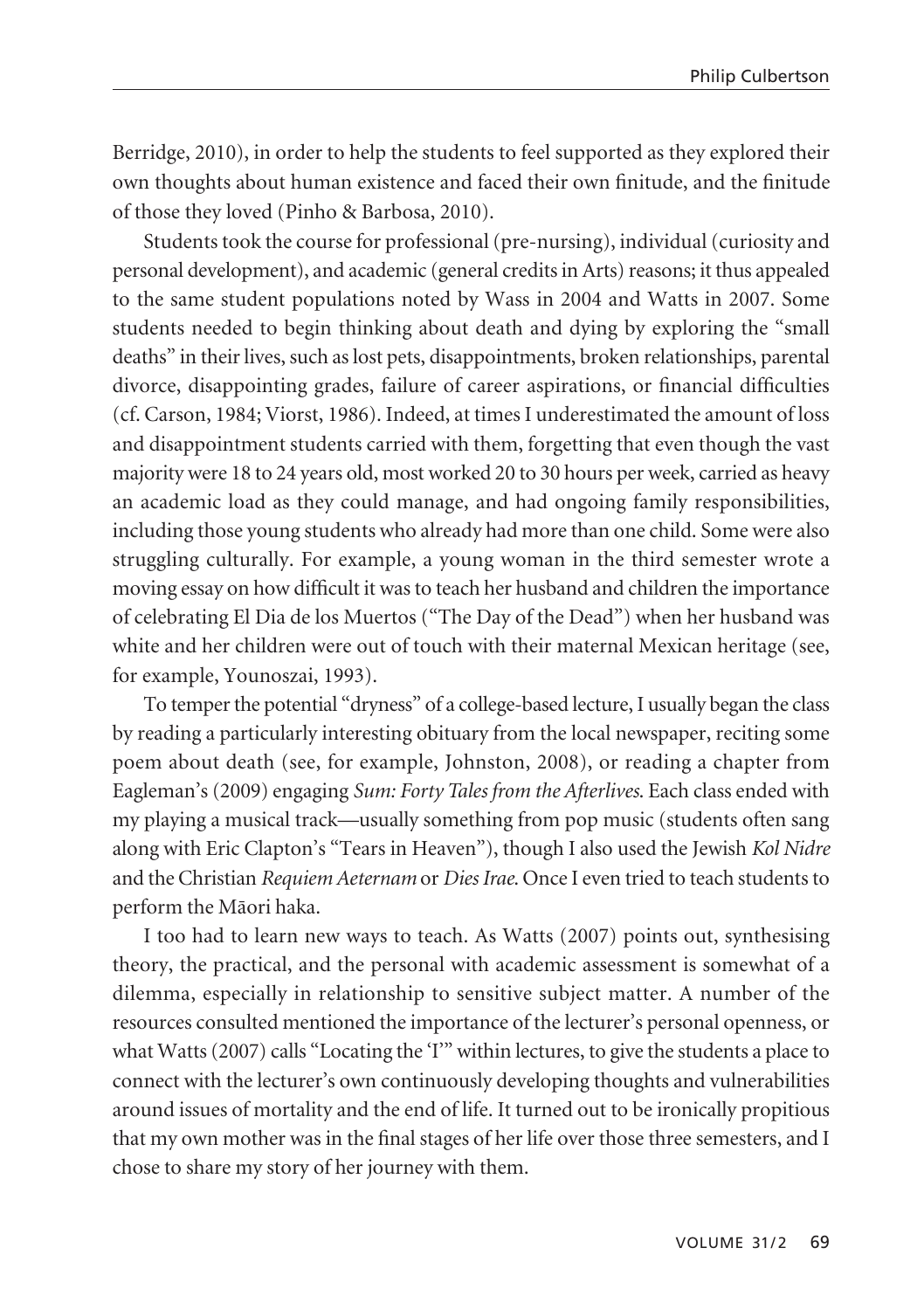Finally, nervous, and under-resourced both externally and within themselves, students turned often to the online *Encyclopedia of Death and Dying* to find support for their assignments. Given the backgrounds that they were struggling to overcome in order to achieve their educational goals, I allowed them to use that as a resource for their essays, as long as they also found print literature to complement it. The *Encyclopedia of Death and Dying* is quite a rich resource, yet as I explained to the students, we in academia still expect people to read things they can hold in their hands.

## **Research data**

The course design I devised requires each student to pass a True/False mid-term and final exam, and to write one essay of 2500–3000 words. Students each have to turn in a proposal to me, to which I respond; then a few weeks later, an outline of their essay; then a few weeks later a bibliography in APA format, and finally their entire essay assembled. Over the three semesters that I have taught this course so far, I have averaged 48 students per semester, giving me a research pool of nearly 150 student essays on which to base this study. It may have been a bold move to let the students choose their own essay topics each semester, but preparing this study has allowed me to assess whether that was responsible or not. The field of Death Studies is, of course, huge, as deSpelder and Strickland's 650-page textbook suggests. So as you can imagine, the range of essay topics was quite broad, but I think this analysis illustrates something about the interests of 18- to 24-year-old Americans within the enormous field of Death Studies.

## **Essay topics**

# *Culture*

Over the three semesters, nearly 20% of the students have chosen to write about a topic directly related to issues of culture within Death Studies. Most of these students were Hispanic in origin, though up to second generation American-born. Of those, most chose to write about El Dia de los Muertos, the Mexican "Day of the Dead," a popular cultural festival that falls around the same time as Halloween and All Saints Day. Actually, El Dia de los Muertos is celebrated on two days: the first day is to welcome back the spirits of deceased children from the present and past generations of the family, and the second day is to welcome back the spirits of deceased adults. Every home is decorated with figurines of skeletons dressed in culturally appropriate clothing, and large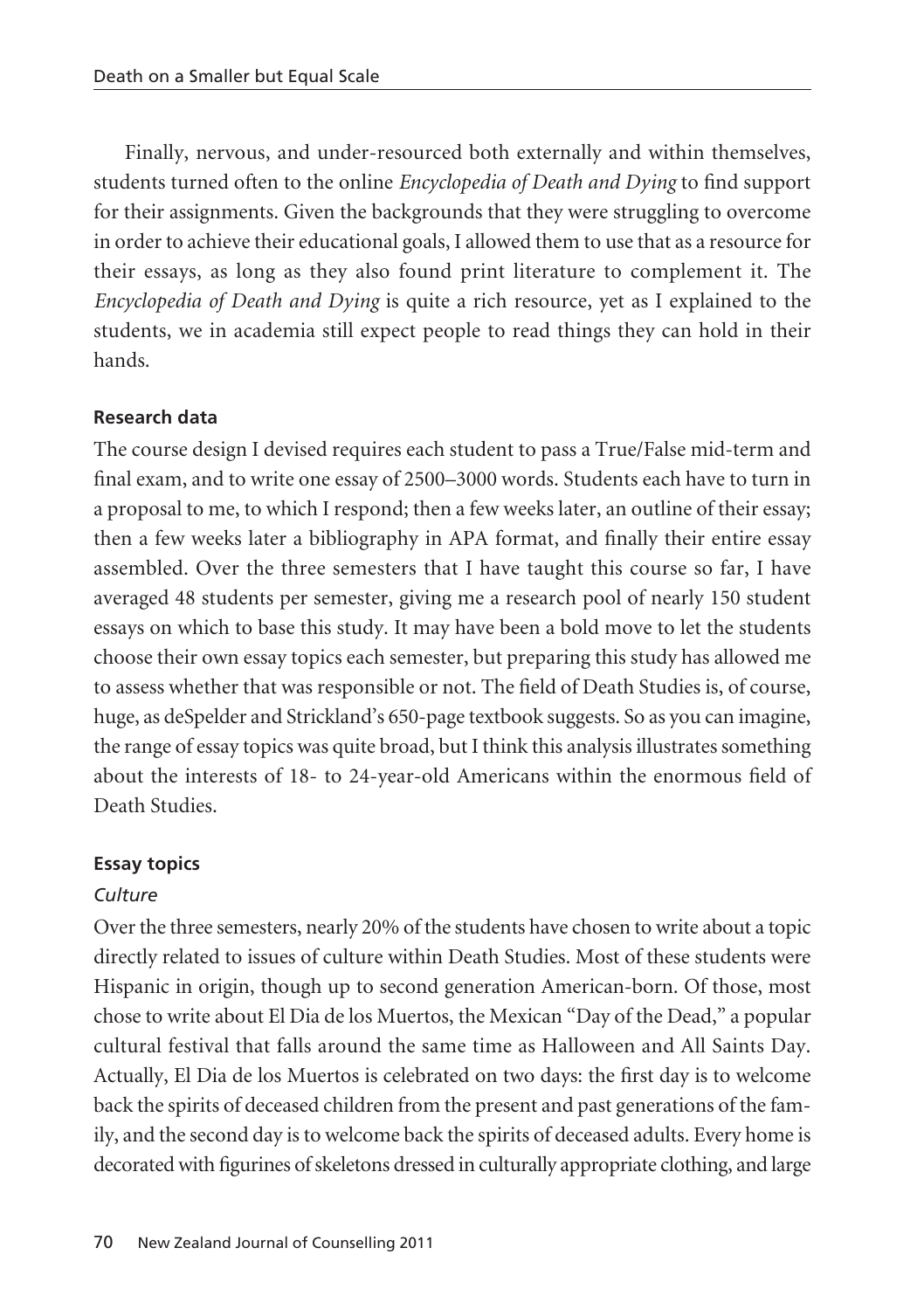amounts of food are left out to welcome back the spirits of the deceased, as are favourite possessions, such as a deceased child's favourite toys so they can come back to play with them. Many of the students were far enough removed from their familial culture that the essay gave them an opportunity to explore the background and history of the festival—the rituals are a mixture of indigenous Mayan culture and imported Spanish Catholicism—as well as its symbolic representations, such as garlands of marigolds, whose bright yellow makes the deceased feel happy. One student produced a particularly fine comparative exploration of the minute differences in celebration among three small but geographically diverse villages in Mexico. She chose this topic, she told me, because though her family is Mexican American, and she's heard of the celebration all her life, her family does not observe it and she's never seen it done, and wanted to learn more about the culture that her family seemed so determined to deny.

## *Grief*

In each of the three semesters, about 30% of the students chose to write about some aspect of grief work. Many of these students were majoring in nursing, and the topic choice was appropriate. They seemed to know something about Kübler-Ross's work, but were unaware of the subsequent critiques, so choosing this topic was a useful step for them. Some used the essay as an opportunity to explore further their own unresolved grief, particularly around the death of a grandparent. These students focused on the need to "grieve the family they once knew" after a grandparent dies, and the importance of "locating" the deceased and "relearning the world" (Attig, 1996). A Japanese student wrote a fascinating essay trying to sort out why he was deeply affected by the death of one grandfather, but not of his other grandfather—coming to the conclusion that each death is grieved (or not) in a unique way, shaped by whether there were memories of "good times." Yet another student, from whom I have "borrowed" the title of this article, "Death on a Smaller but Equal Scale," wrote about how the small griefs of our daily life prepare us for the larger griefs, much in the same vein as Viorst's (1986) book, *Necessary Losses*. He called them "nondeath deaths."

In the second of my three semesters, a 23-year-old "first responder," covering both fire and traffic emergencies, wrote about the cumulative grief he carries in his body because his employer, the county fire department, does not provide any post-incident processing of internalised trauma. His role at a recent house fire served to illustrate his point. A family had fled the house safely, only to realise that the grandfather wasn't with them. My student had to go back into the house, found the grandfather burned to death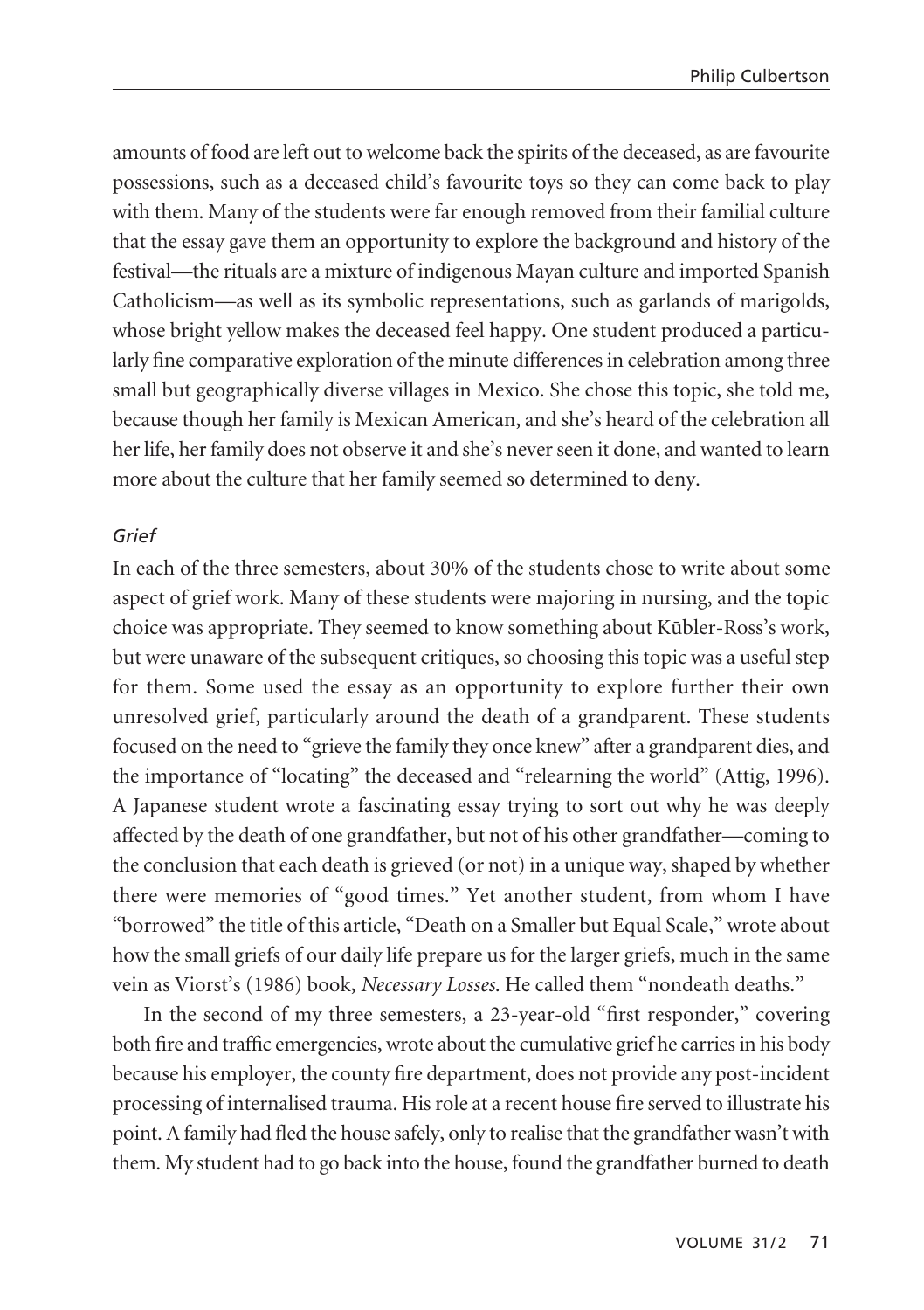in his bed, and then had to come out to tell the surviving family. When he got back to the fire station, the chief said "You OK?" and my student responded "Yup," and that was typical of the level of post-trauma care he was given by his employer. Reading his essay made me angry and worried, and I wrote him a long note saying so. In a strange twist, this student was stabbed in the chest while responding to a domestic violence incident two nights before the final exam, so I had to give him his exam in the hospital.

# *The politics of death*

California is a very political place, and so students in all three semesters chose to write on some aspect of Death Studies that is political in nature. Two students in the first semester, both Hispanic females, wrote heated arguments against the way America uses the death penalty in its criminal justice system. A total of 16 students over the three semesters wrote about aspects of informed suicide, physician-assisted suicide, or euthanasia. All supported the right of an adult of sound mind to take his or her own life, by whatever means could escape legal sanctions. This legal right is protected in Oregon and Washington, the two states north of California, and I suspect will eventually be legalised in California as well. In the second semester, one student wrote an interesting essay arguing that the constant acts of terrorism around the world don't give us time to take a break from the grieving process, which is why they keep us on edge. Another student's essay described in detail the horrible deaths of immigrants from dehydration and sunstroke as they try to cross the border illegally into the US, holding Americans accountable for murder.

# *Suicide*

In the first semester, six students wrote on suicide by young adults, that is, people who were the same age as the students. They focused on individual suicide as a mental health issue, and on both suicide prevention and education and support for the bereaved. Interestingly, none of these students mentioned having known anyone who had suicided, but all were aware that suicide is a significant problem among young adults from immigrant families who face social discrimination, unemployment, and a culture of drugs and alcohol. In both the second and third semesters, the number skyrocketed up to 16, or 30% of the class, who wrote on suicide. Most wrote on youth suicide in high school or the early 20s, though some wrote on suicides of family members, including five who wrote on the suicide of parents or grandparents. I do not yet understand whether this significant increase was a quirk, or if something else was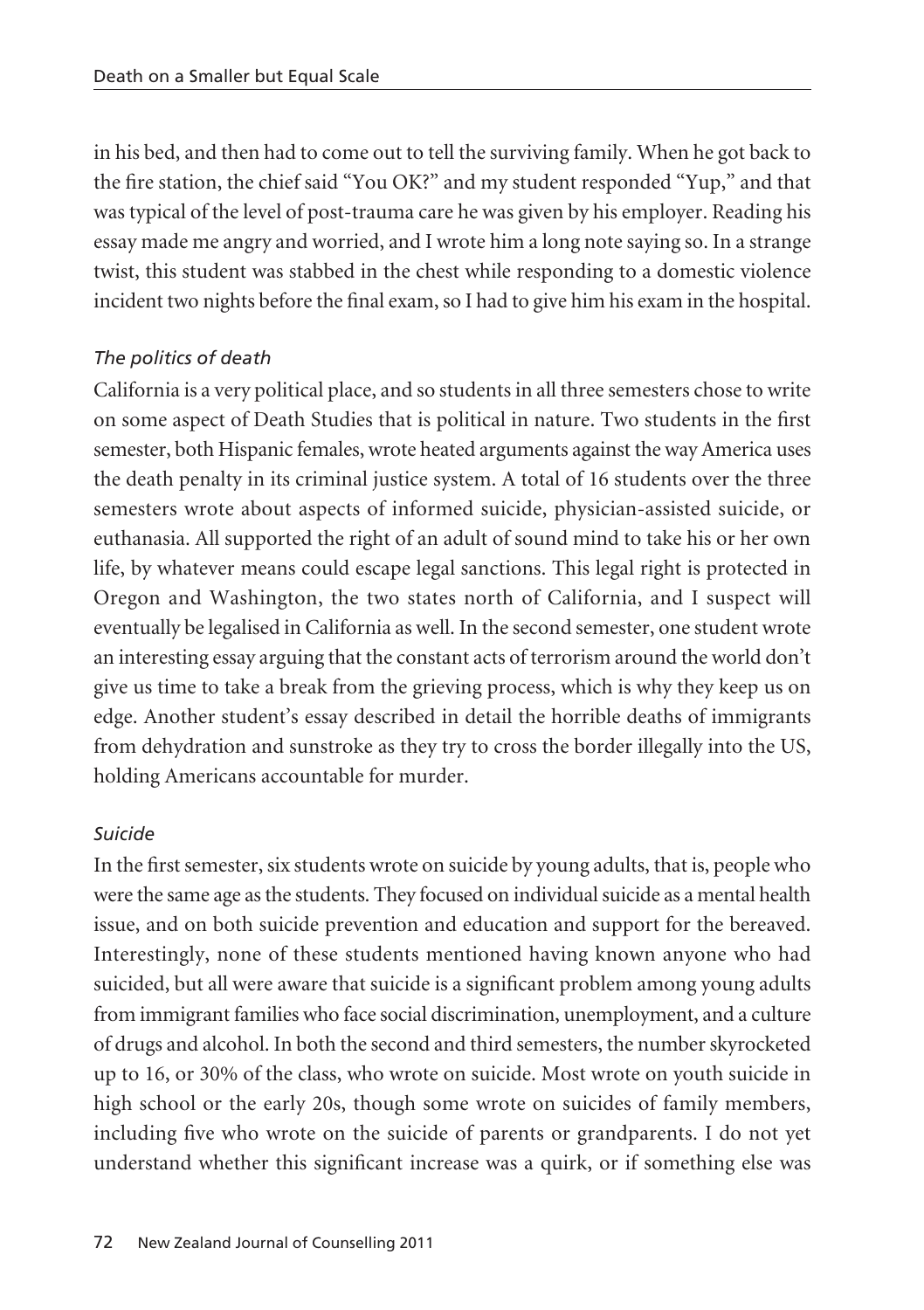going on. I do know that some of the students had been at a local high school three years earlier when there was a significant cluster of student suicides in a few short months. But that does not explain the dramatic rise in numbers of essays.

## *Comparative religion and the afterlife*

Four students in the first semester, and five in each of the second and third semesters, wrote essays that compared concepts of death and the afterlife in Christianity and Islam. Interestingly, a number of them described themselves as atheists. In general throughout the course, students showed real curiosity in learning more about Islam as a living belief system. There is very little Islamic presence in the Coachella Valley, but of course, it is of general interest to Americans on a national level. A fifth student in semester one wrote a fascinating essay on the role of death in existentialism, drawing on Ecclesiastes, Camus' *The Stranger*, and Cormac McCarthy's *The Road*, grounding each of those sources in his memories of his grandmother's death. In the second semester, one student asked if Near-Death Experiences (NDE) were simply an advance glimpse of the dying person's future reincarnation, thus framing an NDE as a sign that we do not die, but pass from life to life.

### *The denial of death, and death anxiety*

Of the four student essays that addressed this topic in the first semester I taught, the most creative was by a young man who studied obituaries in the local newspaper, looking for the raft of euphemisms by which Americans avoid speaking of or facing the reality of death. His favourite was the obituary of a local gay man, born in Kansas (so you guessed it), and structured around *The Wizard of Oz*. The obituary was written by the husband of the deceased (they had been among the 18,000 same-sex couples who managed to get married in California before the right was removed from them), and ended "Somewhere over the rainbow he is looking down and smiling—his yellow brick road has led him to the Emerald City." The public was then invited to a memorial service in one of the local gay bars.

### *Medical issues*

Four women in the first semester, all training to be nurses, wrote about home hospice care of the dying in a very sensitive and informed manner. In the second and third semesters, no one wrote about this topic or any related medical issues, which was somewhat unexpected, since several of the female students were employed as semi-professional or professional end-of-life caregivers. My surprise at the end of the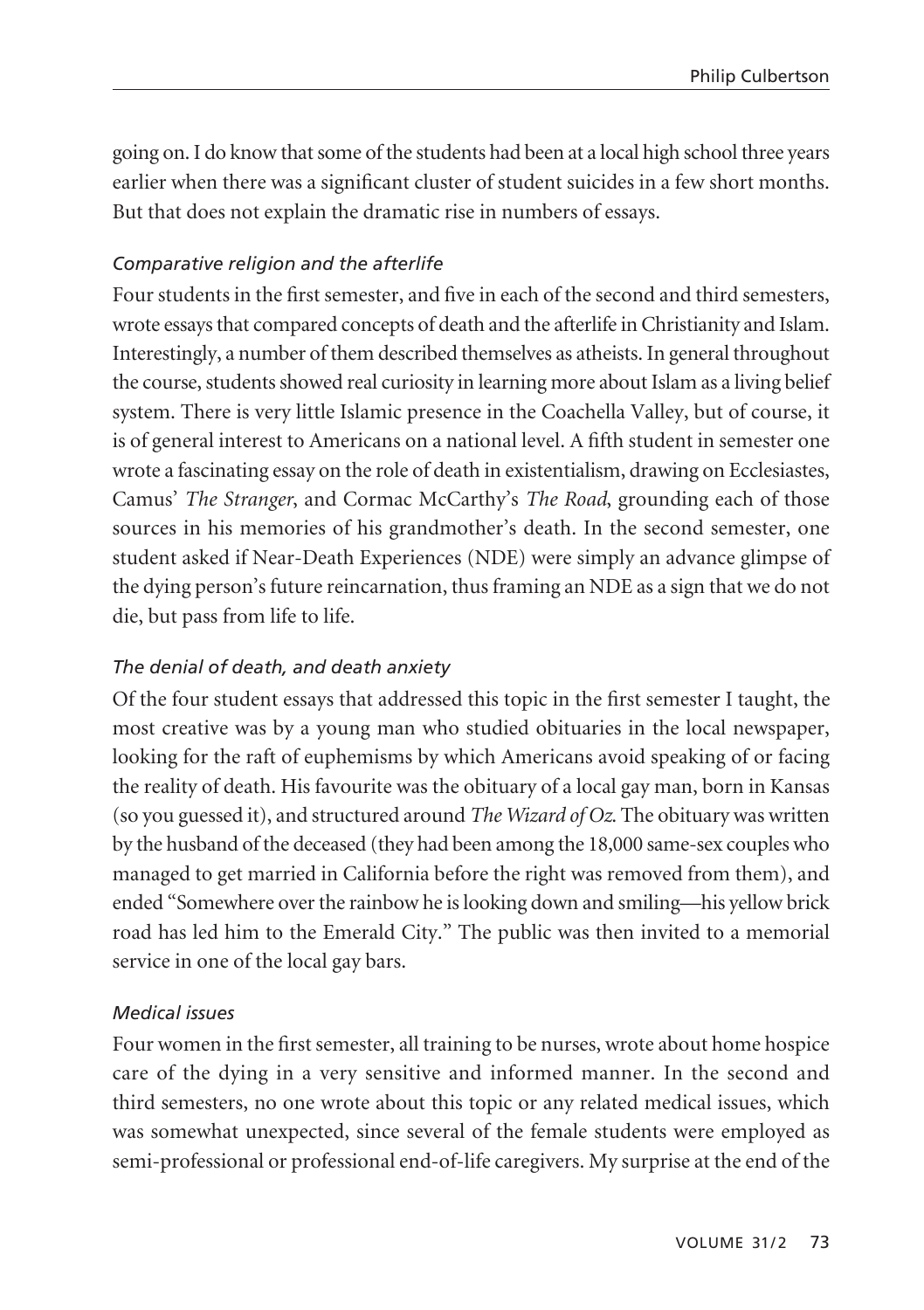first semester came when one student removed his shirt to show the whole class that he had had "Do Not Resuscitate" tattooed on his chest!

# *Popular culture*

Three students in the first semester used popular culture as the basis for their essay. One young male, an almost-too-typical California surfer type, wrote about the use of hallu cino genic drugs as near-death occurrences. Another young male, covered with tattoos and an ex-member of a local Hispanic gang and former meth addict, wrote about the death of rapper Tupac Shakur. A young Hispanic woman, the quietest person in the class, wrote about the use of popular songs for healing grief. I will return to her essay shortly. In the second semester, only one student used popular culture as his hermeneutic, writing about the song lyrics of *narco corridos*, the death squads associated with the Mexican drug cartels. Members of the death squads wear rosaries around their necks, and sing, "I am ready to die, as soon as I kill you." The topic was great; the essay less so, because he scared himself with the topic and didn't develop it adequately.

# *Five particularly fine examples*

Essays from two students in the first semester I taught stood out in particular among the 48 received. One, by a young male in the class who was studying to be a doctor's assistant, was entitled "Clarity and Contradiction: Death as a Nonsensical Farce in Five Acts." It was a publishable-quality essay, in which he discussed the death at age 20 of his best friend, a young man with whom the student had quite a psychologically merged relationship, and how the student's inability to manage his own grief wound up destroying his relationship with the woman he was in love with.

The other outstanding essay was by a young Hispanic woman, one of those "lost children" that we sometimes get in class. She was extremely quiet and unusually short which, rather than making her stand out, made her even more invisible. Her essay explored how the lyrics of popular songs can teach people to grieve in healthier ways. To illustrate, she used four songs: "Perfect," by Simple Plan (a son apologises to his father for not being the perfect son); "Confessions of a Broken Heart," by Lindsay Lohan (a daughter grieves her recently deceased father); the beloved "Tears in Heaven," by Eric Clapton (a father grieves the death of his young son); and "Heaven," by Los Lonely Boys, which was played at the funeral of her cousin who suicided. I'd like to argue that the field of Death Studies could benefit from more research on how grieving young adults turn to their own familiar popular media for comfort, and whether there are specific songs that offer consolation (see, for example, Pacholski, 1986).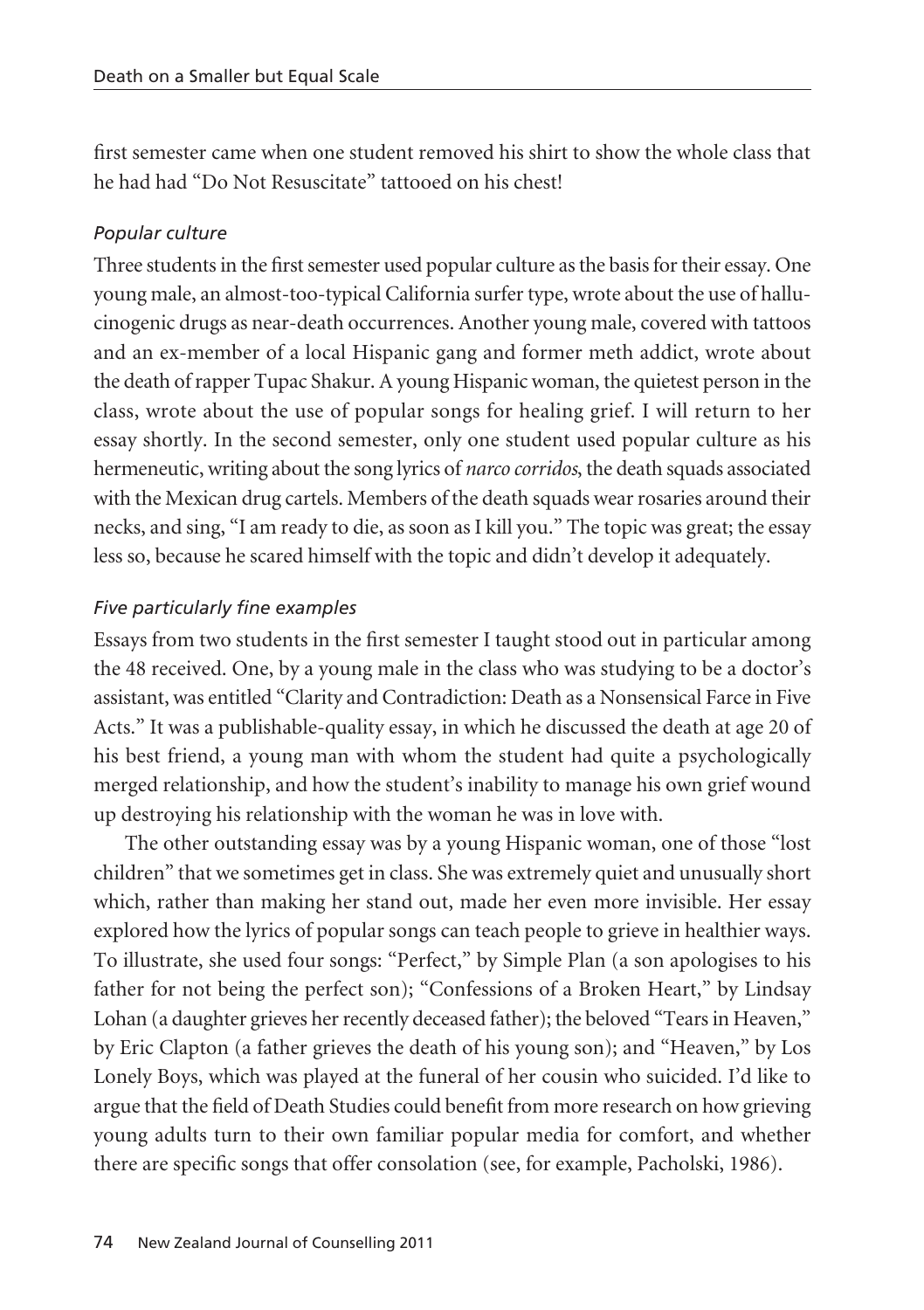In the third semester I taught, there were also three particularly creative essays. The first was about the history of photographs of dead but beloved family members, usually displayed with coffins, but how the change over time in the way such photos are staged reveals changing attitudes about death. A woman who had lost a teenage family member in a car crash wrote the second outstanding essay. She developed a very convincing argument that at age 18 (the age of legal consent in California), all young men and women should have to retake their driving test, but not be given a new driver's licence until they had also filled out the Advance Medical Directive and Do Not Resuscitate forms, since this formal "brush with death" would encourage them to drive more carefully. The third outstanding essay was entitled "What To Do with Dad's Ashes?" The student admitted that she had been driving around for four years with the ashes of her father in the trunk of her car. The essay gave her a chance to explore the options—burying them atop the local mountains, putting them in a columbarium at her local church, having them made into jewellery, or scattering them at sea—and to make the decision to return her father to the ocean he had loved so much.

## **From theory to practice**

I was able to use five incidents during the three semesters to talk with students about some of the emotional work around grief and loss. In retrospect, these five incidents were a valuable part of the curriculum, though none was planned.

Each semester, up to 75 students attempted to enrol in my class, but due to the fire warden's restrictions on room occupancy a maximum of only 50 were allowed to register. "Perspectives on Death and Dying" is a very popular course at the College of the Desert, and three sections of it are taught each semester. This was the first opportunity to talk to students about the "small deaths" that happen in everyone's life by discussing their disappointment at not being able to take classes they wanted.

In all three semesters, some students didn't earn the mark they wanted on their tests or essays. Certain programmes at CoD are so competitive that students must earn an A average to stay in them. Of course, not everyone gets A's. However, this provided the opportunity to talk with the class about anxiety, disappointment, and loss, and the management of grief.

In the first semester I taught, 50 students began the class, and only 40 completed all the assignments. That meant that ten students failed the course, because they either did not turn in their major essay or missed the final exam. Some students took the final exam, even though they had no essay to turn in, but none would discuss that with me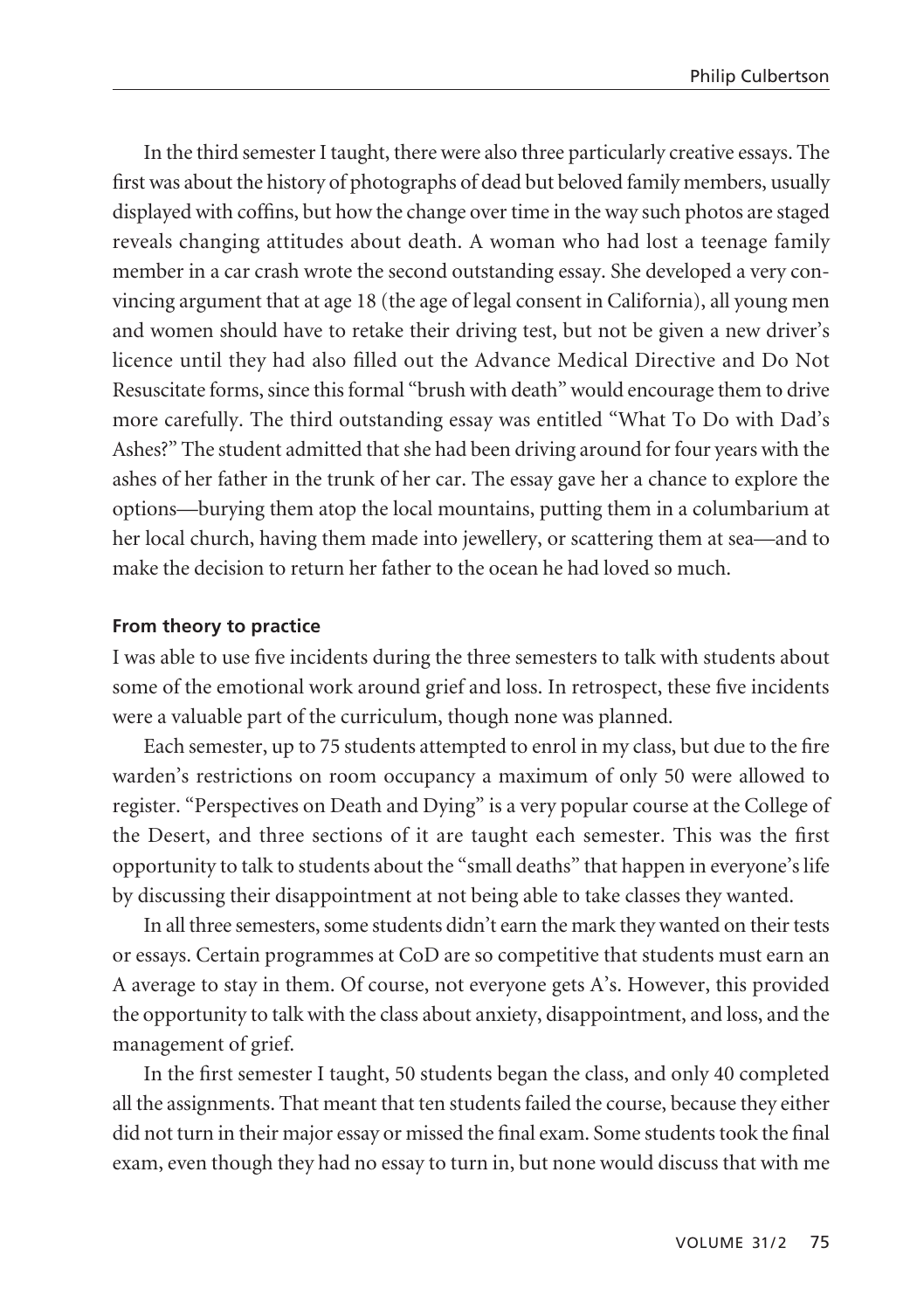after the exam. I think they were wrapped up in their sense of failure and selfdisappointment, and yes, grief.

During the first and second semesters I taught the course, I talked to the students a lot about my mother, Wanda, who had recently been moved out of her home into a residential centre for the elderly. Mom put on a brave face, and made wonderful new friends, but struggled psychologically with her declining health. On July 29, 2010, shortly before I was to begin teaching, and on my deceased father's birthday, Mom died suddenly at the dinner table at the residential centre. So just as I had talked with my students in the first two semesters about Wanda, so I could talk to students in the third semester about my own grief over the loss of my mother, and how it was affecting me and allowing me to think through, once again, the process and meanings of death and dying.

The final example is not the students', but my own. The last meeting of the semester's class was scheduled for May 14, 2009, though the final exam was a week later. On that date, we were scheduled to wrap up the lectures, evaluate the course, and say goodbye to each other in a ritualised manner. However, when I hopped in the car to drive the 25 kilometres to the college, my car wouldn't start. With a sinking feeling, I realised that I was going to miss the last class, and it was even too late to tell the students why I wouldn't be there to tell them how much I had enjoyed the semester with them and to say goodbye. It took me a long while to process all that, but when I could think rationally again (!), I realised that I was feeling some of the grief that I had so carefully, academically, and clinically discussed with the students but that they'd never seen me display on a personal level. And that led me to again think through how I could still be the professor and, at the same time, bring my own emotions and grief experiences into the class without crowding out room for the students to bring theirs. In the second semester I taught, I was more open with the students about my own history with grief, from deaths to broken hearts to unfulfilled dreams, and I believe that my personal transparency also became part of the curriculum. As a 66-year-old, I had thought, and was thinking a lot now, about death—the little nondeath deaths and the big one to come, including my own—and as such, I had learned to offer myself to the class as a living textbook.

### **Conclusion**

Perhaps the closing word should go to one of my students, who expressed in an essay what the course had meant to her. The essay was an "extra credit" response (a student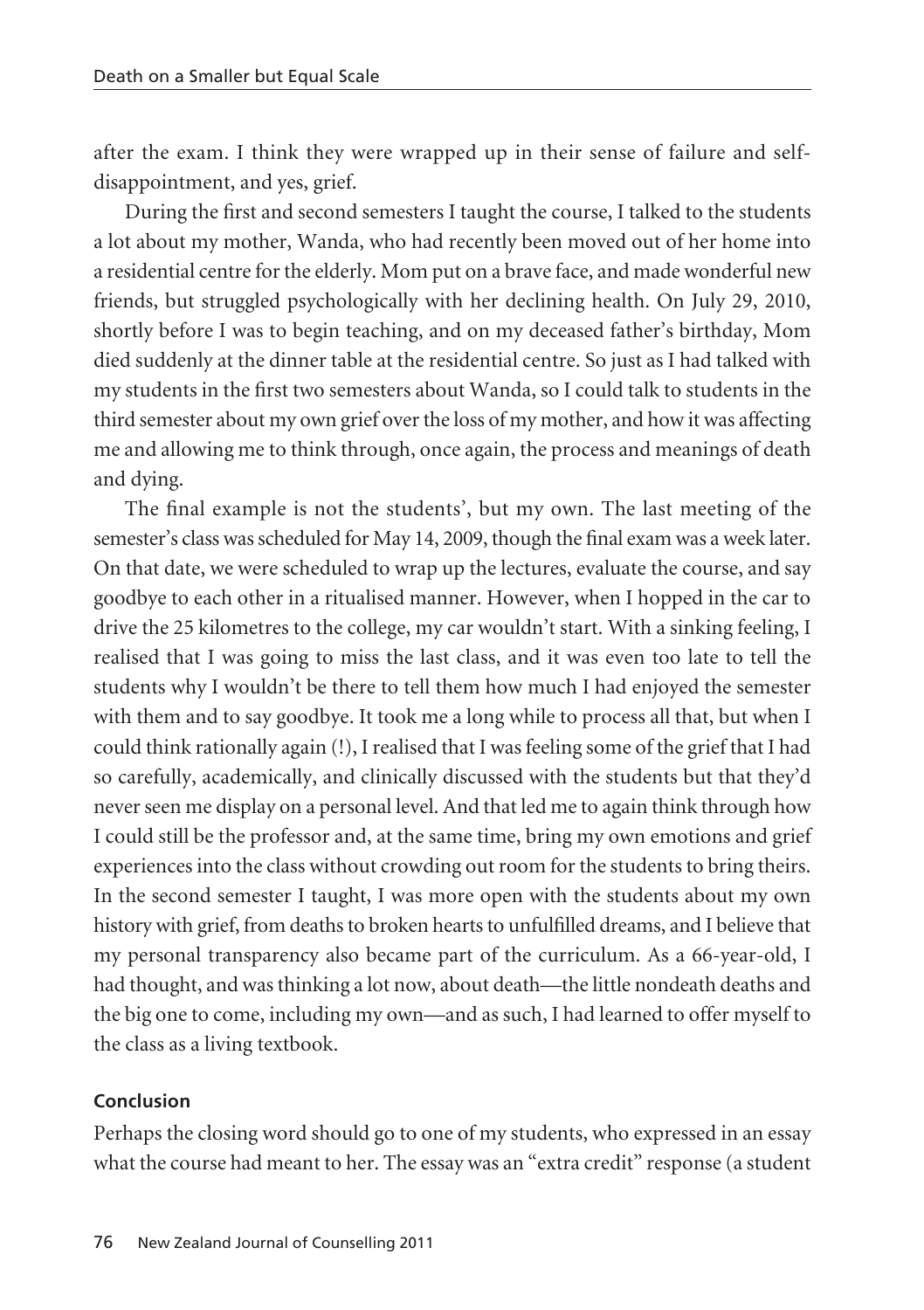could earn a few extra points to add to his or her overall semester total and thus earn a higher mark) to a *New York Times* article by Anemona Hartocollis (2009). The student wrote:

*My life's challenges have certainly shaped me into the strong person that I am. I am ready for whatever God has in my destiny. As my husband's disease progresses, it is good to know that there are different alternatives. His multiple sclerosis can be very painful and it is devastating to see that even Vicodin doesn't always work. I am ready for the worst and I have been able to accept his coming death through this course.* 

#### References

- Attig, T. (1996). *How we grieve: Relearning the world*. New York, NY: Oxford University Press.
- Carson, U. (1984). *Teachable moments occasioned by "small deaths."* Washington, DC: Hemisphere Publishing.
- deSpelder, L. A., & Strickland, A. L. (2009). *The last dance: Encountering death and dying* (8th ed.). Boston, MA: McGraw Hill Higher Education.
- Eagleman, D. (2009). *Sum: Forty tales from the afterlives*. New York, NY: Vintage Books.
- *Encyclopedia of Death and Dying*. Online, at http://www.deathreference.com/
- Glaser, B. G., & Strauss, A. L. (1965). *Awareness of dying*. Chicago, IL: Aldine.
- Hartocollis, A. (2009, December 27). Hard choice for a comfortable death: Sedation. *The New York Times*, p. A1.
- Hull, F. M. (1991). Death, dying, and the medical student. *Medical Education, 25*(6), 491– 496. doi:10.1111/j.1365-2923.1991.tb00103.x
- Johnston, A. (Ed.). (2008). *Moonlight: New Zealand poems on death and dying*. Auckland, New Zealand: Random House.
- Kübler-Ross, E. (1969). *On death and dying*. London, England: Tavistock.
- Lillyman, S., Gutteridge, R., & Berridge, P. (2010, September 27). Using a storyboarding technique in the classroom to address end of life experiences in practice and engage student nurses in deeper reflection. E-publication in advance, *Nurse Education in Practice*, http://www.ncbi.nlm.nih.gov/pubmed/20880744
- Mount, B. M., Jones, A., & Patterson, A. (1974). Death and dying attitudes in a teaching hospital. *Urology, 4*(6), 741–748.
- Pacholski, R. A. (1986). Death themes in music: Resources and research opportunities for death educators. *Death Studies, 10*(3), 239–263. doi:10.1080/07481188608252821
- Pinho, L. M., & Barbosa, M. A. (2010). The professor-student relationship in coping with dying [Abstract]. *Revista da Escola de Enfermagem da U S P, 44*(1), 107–112.